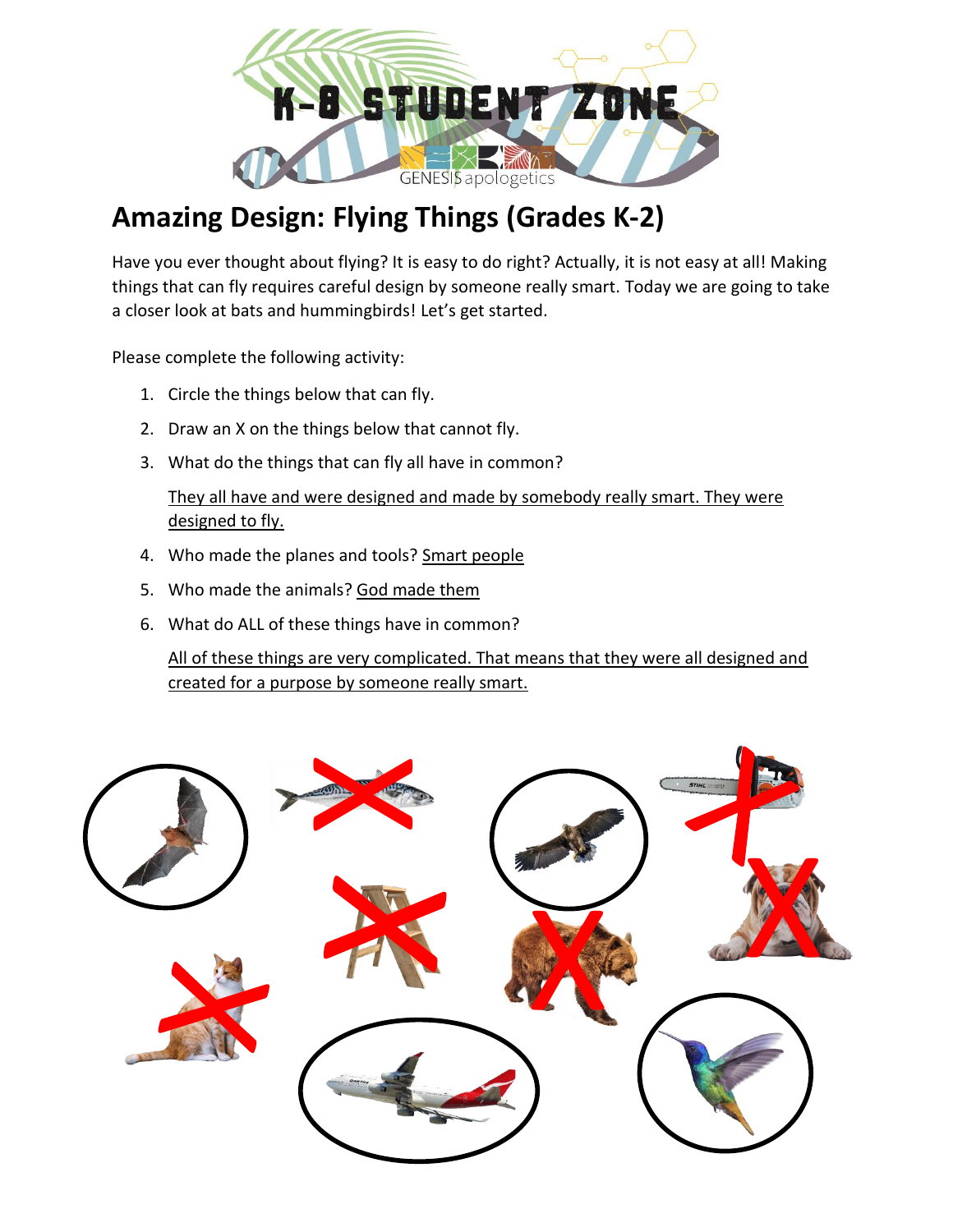## **Fun facts about bats**

- They were created on Day 5 of Creation week. How do we know that? Because that is the day God created sea and **flying** creatures (Genesis 1:20-23).
- Bats are not blind—some of them can see quite well.
- Bats can fly up to 100mph!
- Bats help control insect populations.
- Fruit bats help the environment by spreading seeds and pollinating plants.
- There are two main types of bats—Microbats and Megabats.
- Some bats use echolocation to navigate and catch insects to eat. We use the same basic idea (sonar) to help submarines navigate.
- **"Each night, bats can eat their body weight in insects, numbering in the thousands!"**

Source: US Department of the Interior

• Bats show amazing design!

<sup>1</sup> Please note: the Hebrew word for used for "bird" in this passage means more than just birds—it includes bugs and all other creatures that fly.

**Activity:** please help this hungry bat find his dinner.

Hint: you may want to use a pencil just in case you make a wrong turn. : )